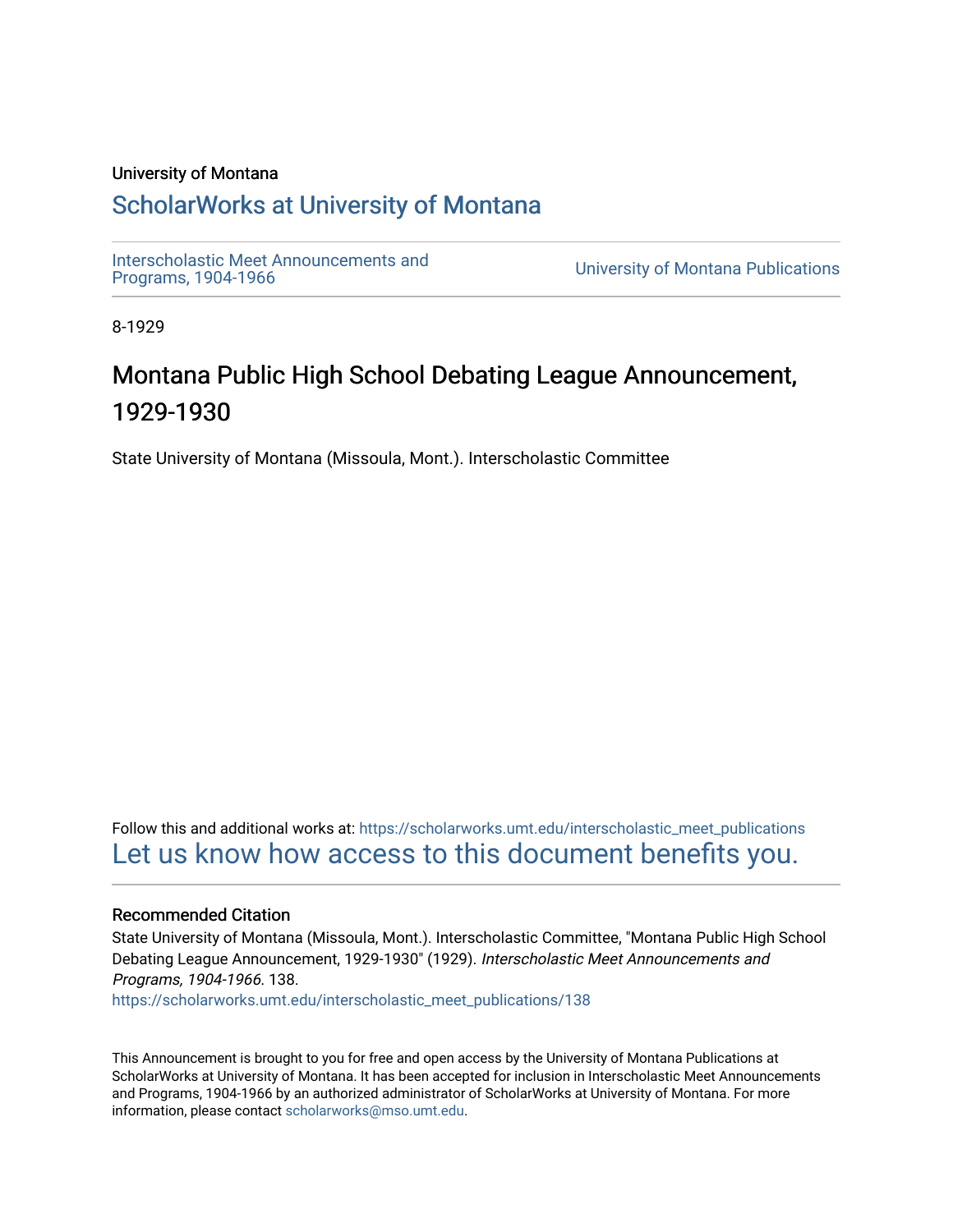# UNIVERSITY OF MONTANA BULLETIN

**NUMBER 305** 

mp. 21

**AUGUST 1929** 

archive,

# **MONTANA** PUBLIC HIGH SCHOOL DEBATING LEAGUE

 $\mathcal{P}$ 

## ANNOUNCEMENT 1929-1930

## $\mathbb{R}$

## MISSOULA, MONTANA August, 1929

Published monthly at Missoula, Montana. Entered as second-class matter at the postoffice at Missoula, Montana, under Act of Congress Aug. 24, 1912.

 $+230.68$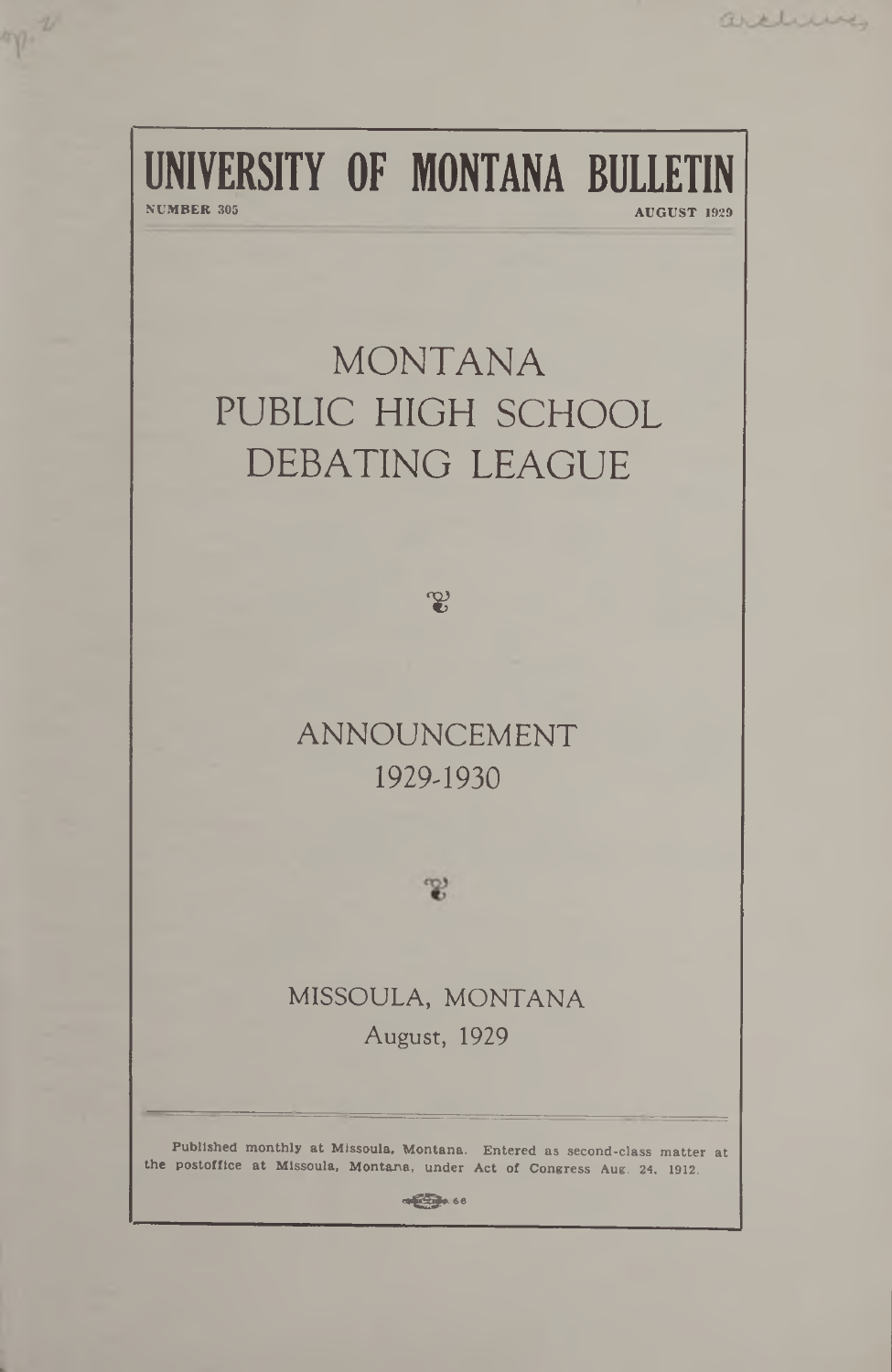### **THE UNIVERSITY OF MONTANA**

### Melvin A. Brannon, Chancellor of the University

**The University of Montana is constituted under the provisions of Chapter 92 of the Laws of the Thirteenth Legislative Assembly, approved March 14, 1913 (effective July 1, 1913).**

**The general control and supervision of the University are vested in the State Board of Education. The Chancellor of the University is the chief executive officer. For each of the component institutions there is a local executive board.**

### **Montana State Board of Education**

| ELIZAPETH IRELAND, Supt. of Public InstructionEx-Officio Secretary |
|--------------------------------------------------------------------|
|                                                                    |
|                                                                    |
|                                                                    |
|                                                                    |

**The University comprises the following institutions, schools and departments:**

### **The State University, Missoula**

|                     |                                  | Established February 17, 1893, and consisting of |  |                        |                             |                                       |
|---------------------|----------------------------------|--------------------------------------------------|--|------------------------|-----------------------------|---------------------------------------|
|                     | The College of Arts and Sciences |                                                  |  |                        |                             | The School of Business Administration |
| The School of Law   |                                  |                                                  |  | The Summer Session     |                             |                                       |
|                     | The School of Pharmacy           |                                                  |  | The Biological Station |                             |                                       |
|                     | The School of Forestry           |                                                  |  | (Flathead Lake)        |                             |                                       |
|                     | The School of Journalism         |                                                  |  |                        | The Public Service Division |                                       |
| The School of Music |                                  |                                                  |  | The Graduate Division  |                             |                                       |
|                     |                                  | Charles H. Clapp, President                      |  |                        |                             |                                       |

### **The State College, Bozeman**

**Established February 16, 1893, and consisting of**

**The School of Music**

**The Secondary School of Agriculture**

**The Agricultural Experiment Station The Agricultural Extension Service**

**Alfred Atkinson, President**

### **The State School of Mines, Butte**

**Established February 17. 1893, and consisting of**<br>The Course in Mining Engineering **The Course in Metal The Course in Mining Engineering The Course in Metallurgical Engineering The Bureau of Mines and Metallurgy Francis A. Thomson, President**

### **The State Normal College, Dillon**

**Established February 23, 1893, and consisting of**

**The Two-years Course The Summer Quarter** 

**The College of Agriculture The College of Engineering The College of Applied Science The College of Household and Industrial Arts**

**The Teachers\* Service Division Sheldon E. Davis, President**

## **The Eastern Montana Normal School, Billings Established March 12, 1925. and consisting of**

The Two-years Course **The Summer Quarter** 

**Lynn B. McMullen, President**

### **The Northern Montana Agricultural and Manual Training School, Havre**

**Established March 8, 1913**

**To be opened September 24, 1929**

For publications and detailed information concerning the different schools and<br>colleges address the president of the particular institution concerned. Communications<br>intended for the Chancellor of the University should be **Helena, Montana.**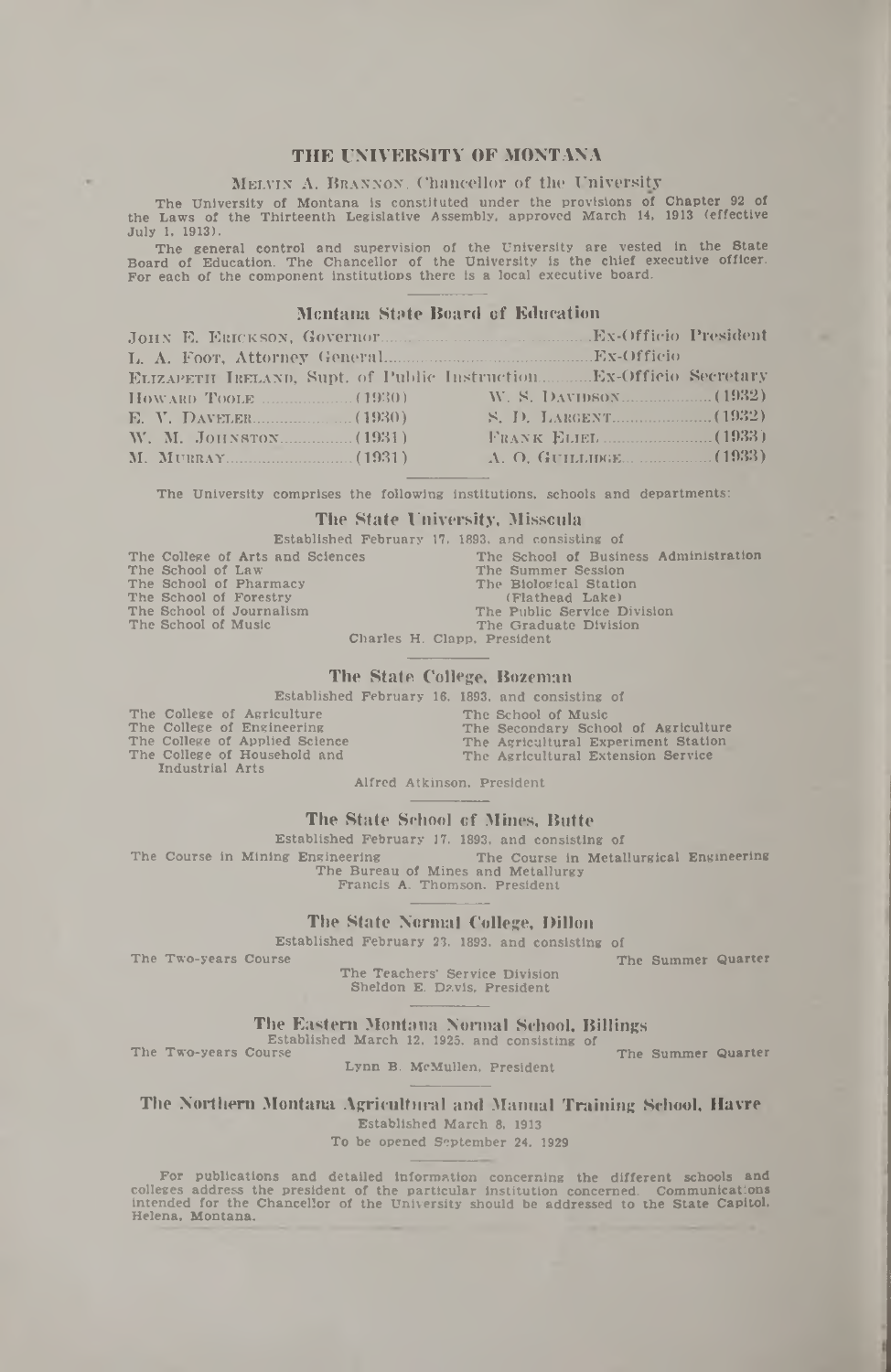## **Montana Public High School Debating League**

### **OFFICIAL ENTRY BLANK**

The...................................................................High School hereby applies for membership in the MONTANA PUBLIC HIGH SCHOOL DEBATING LEAGUE for the year 1929- 1930.

**| dra ft** Enclosed is  $\frac{1}{2}$  check for two dollars and fifty cents ' postal order

(\$2.50) in payment of the membership fee.

Principal.

**Notice—This blank must be mailed before October 17, 1929.**

The following are acceptable as debate judges:

**1.**

2

**3.**

**4.**

5.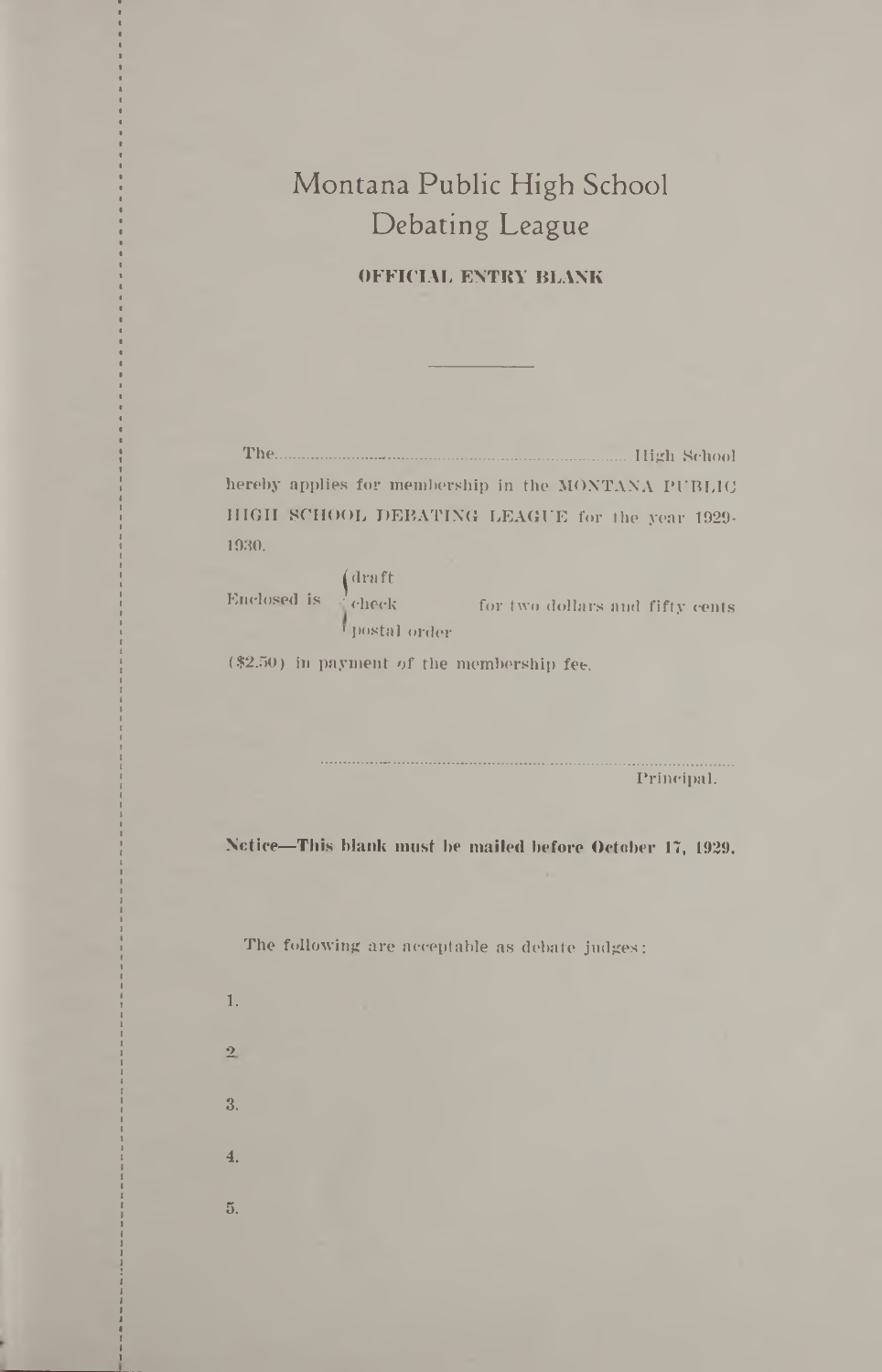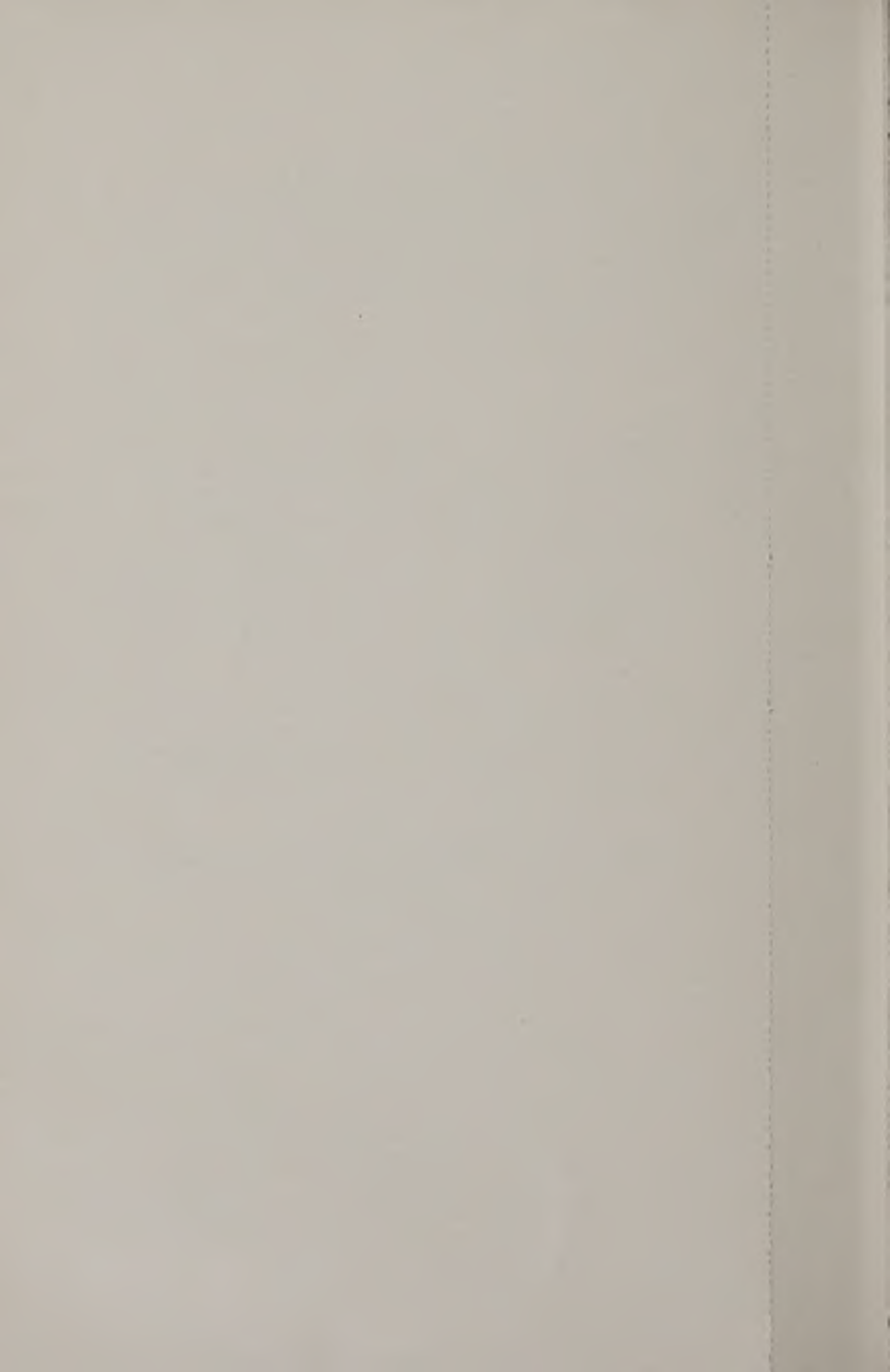## **Montana Public High School Debating League Summary of Provisions**

### **GENERAL PROVISIONS**

I. All accredited four-year public high schools are eligible for membership in the Montana Public High School Debating League.

II. Applications for membership in the League must be mailed to the President by October 17. The membership fee is \$2.50.

III. The postcard vote by League members in November, 1921, favored one official question for both district and state contest.

IV. Other matters pertaining to the conduct of the League will be found noted in the Constitution.

### **PROVISIONS FOR LOCAL DEBATES**

At the annual meeting May 9th, 1924, the office of district director was established to secure more local control. It will be the duty of the district director, with the cooperation of the principals of the schools in his district and, if necessary, of the League president, to arrange all pairings and schedules in his district. The League president will appoint the directors after the entries for the debating year are made.

There will probably be twelve or sixteen districts this year. These districts will be grouped into four sections, each under the supervision of a sectional supervisor. His duties will be to arrange the inter-district debates in his section. The four sectional champions will come to Missoula for the finals in May, 1930.

### **PROVISIONS FOR THE FINAL DEBATE**

(Adopted May 13, 1921, and amended May 9, 1924, and December 28, 1926.)

I. The four winning inter-district teams will be sent to Missoula in Interscholastic week for the final debate. These teams coming to Missoula will consist of two men each. These teams will be paired by lot on the day of the contest and given sides of the question. The debaters are not to confer with their coaches after the pairing off.

II. The four teams will debate in one evening and the judges will select from the four competing teams, the one as winner which does the best debating work as a team, and the individual speaker who ranks highest

 $-\sqrt{2}$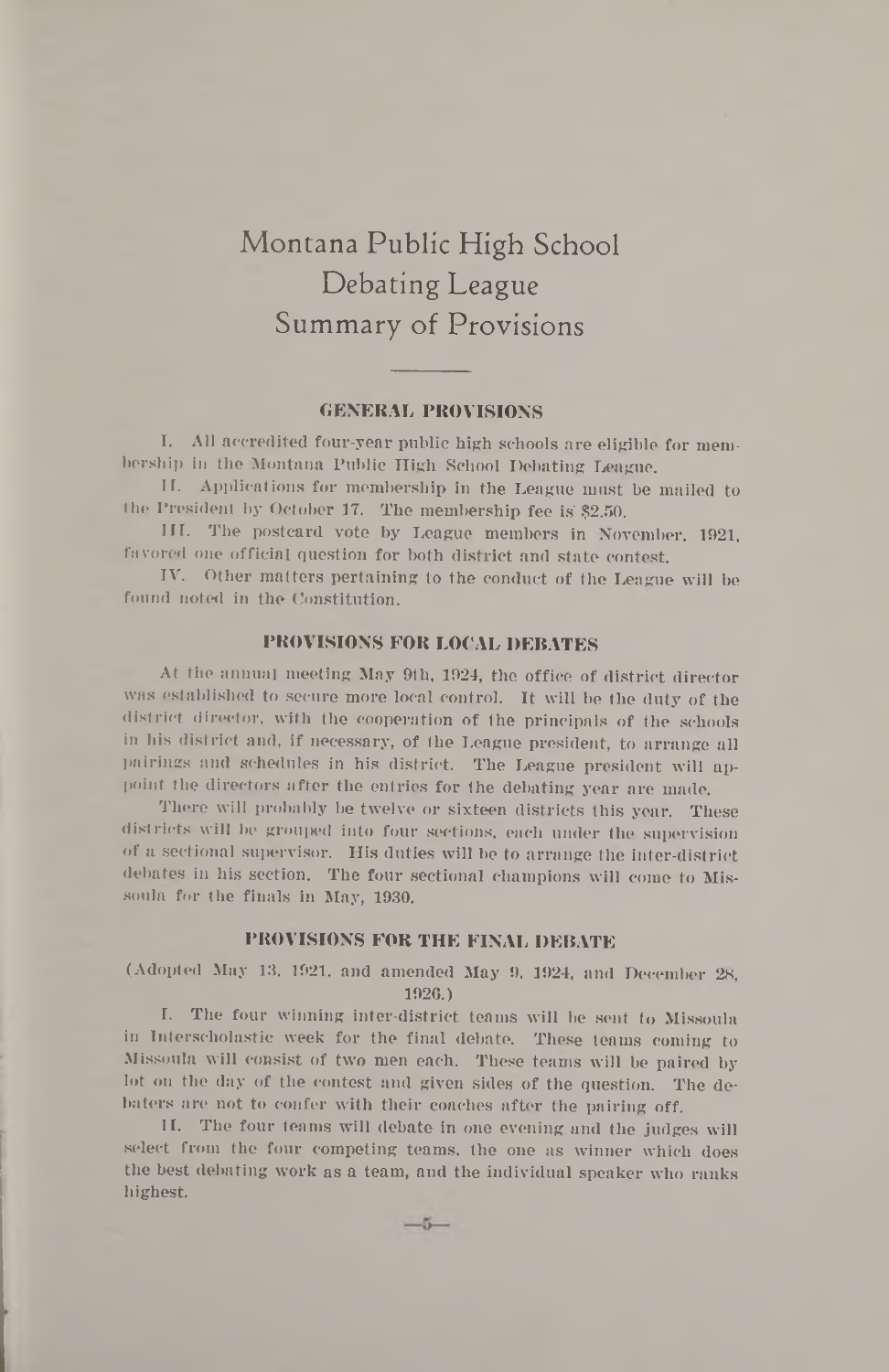III. Each speaker in the final contest will be limited to ten minutes for constructive debate and six minutes for rebuttal.

IV. The second set of teams shall not hear those that debate before them.

V. The Interscholastic Committee of the University will pay the railroad fare to Missoula and return (meals and sleeper not included) for a total of three contestants (whether in declamation, athletics, or debate) from any school whose debate team having won an inter-district debate, competes in the interscholastic debate at Missoula.

 $\sim$ 

**Prizes and Awards**

Prizes and awards are annually given to the winners in the final state contest.

1. A souvenir cup, offered by the University of Montana, will be awarded to the winner of the first place in the final debate contest The high school winning the cup shall hold it until the time set for the next regular final contest, at which time the cup shall be returned to the University, so that it may be given to the high school that next wins the state championship. Any school winning the cup three times shall become the permanent owner of it.

2. A gold medal, given by former Governor Joseph M. Dixon, will be awarded to the best debater in the final contest.

3. The State Board of Education grants a scholarship to the best individual debater in the final contest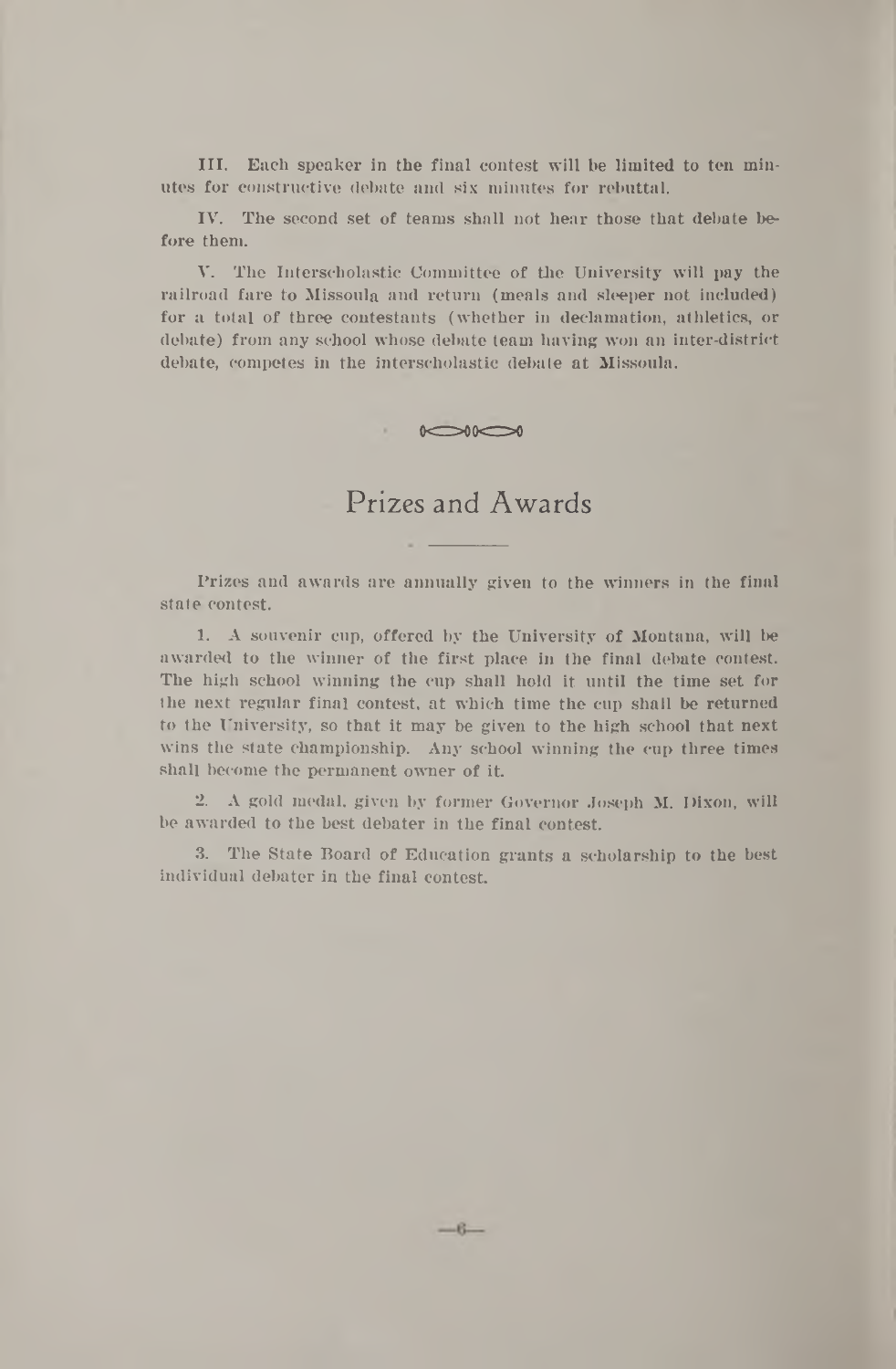## **Debating in 1928-1929**

Fifty-eight schools entered the League in 1928-1929 and were grouped into twelve districts which in turn were grouped into four sections. The question debated was: *Resolved, that in the United States we are attempting to give too many people a college education.*

### **SECTIONAL WINNERS**

Northern—Libby Southern—Rapelje Eastern—Scobey Southwestern—Lewistown

### **FINAL STATE CONTEST**

The final contest was held at the State University in Missoula on May 10. Fergus County High School of Lewistown won the state championship and the right of permanent possession of the University cup. The victory for Lewistown represented its third state championship.

Mr. Andrew Samuels, Lewistown, was given the Dixon gold medal for the best individual debating in the final contest. Miss Margaret Gustafson, Rapelje, was chosen second best speaker.

### **The Oregon Plan or the Cross-examination Debate**

The cross-examination plan of debate was used in a few League contests last year. Results under it were extremely satisfactory, and an outline of the procedure, time and order of speeches, is given below for the use of those schools which desire to try out this interesting variation in debate.

1st speaker, affirmative, 15 minutes for presentation of affirmative case.

1st speaker, negative, 6 minutes for cross-examination of the affirmative speaker.

The negative speaker is in charge.

Both questions and answers must be clear and concise.

2nd speaker, negative, 15 minutes for presentation of the negative case.

2nd speaker, affirmative, 6 minutes for cross-examination of the negative speaker.

The affirmative speaker is in charge.

Both questions and answers must be clear and concise.

 $-7-$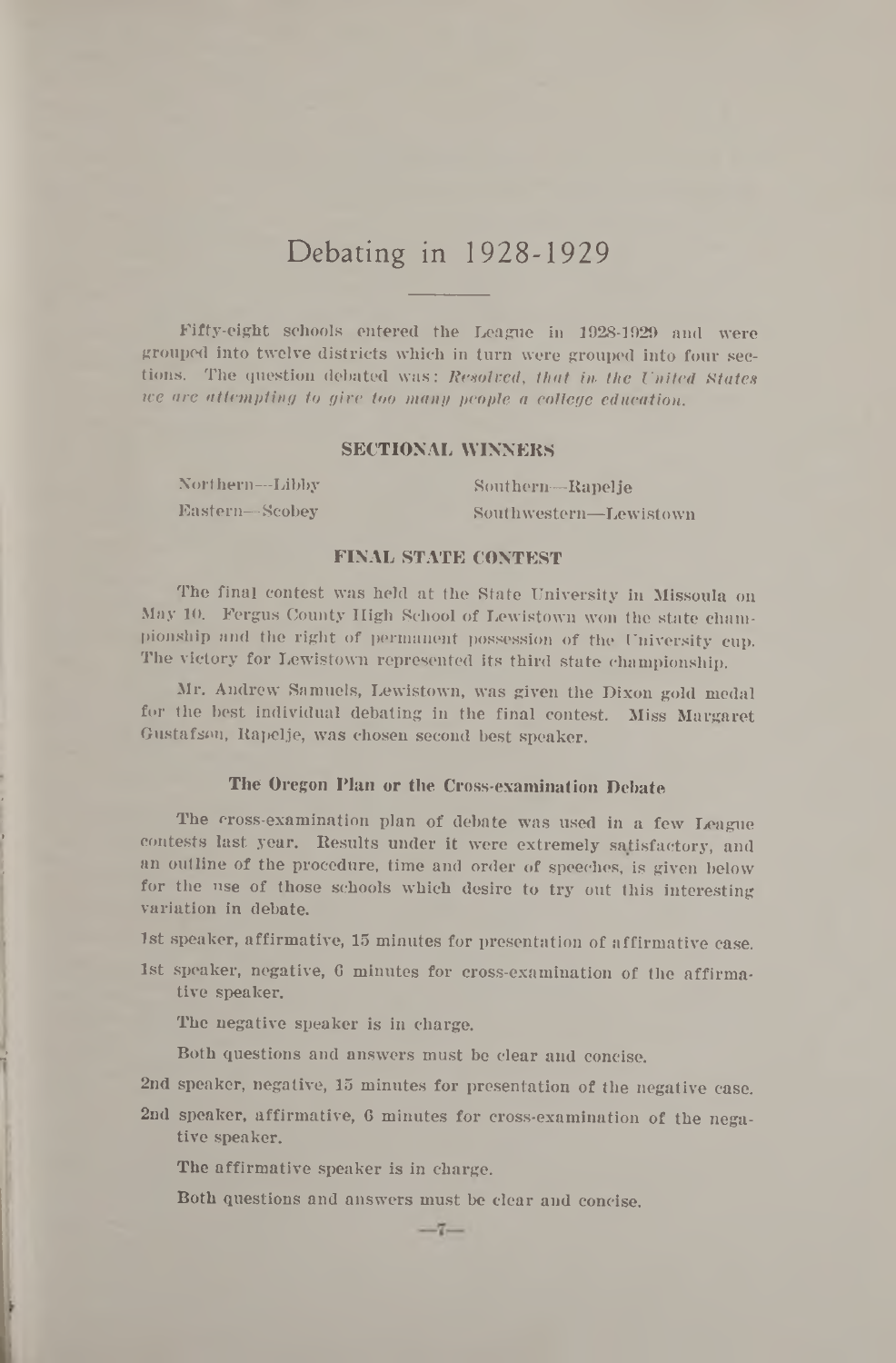1st speaker, negative, 10 minutes for rebuttal.

2nd speaker, affirmative, 10 minutes for rebuttal.

The cross-examination period with its necessity for quick adjustment on the part of the debater brings out strikingly and in a way always interesting to the audience the individualities of the various speakers. J. Stanley Gray, University of Oregon, originator of the plan, says: "The speeches are more popular, practical and interesting. The audience is both instructed and entertained and they come back for more."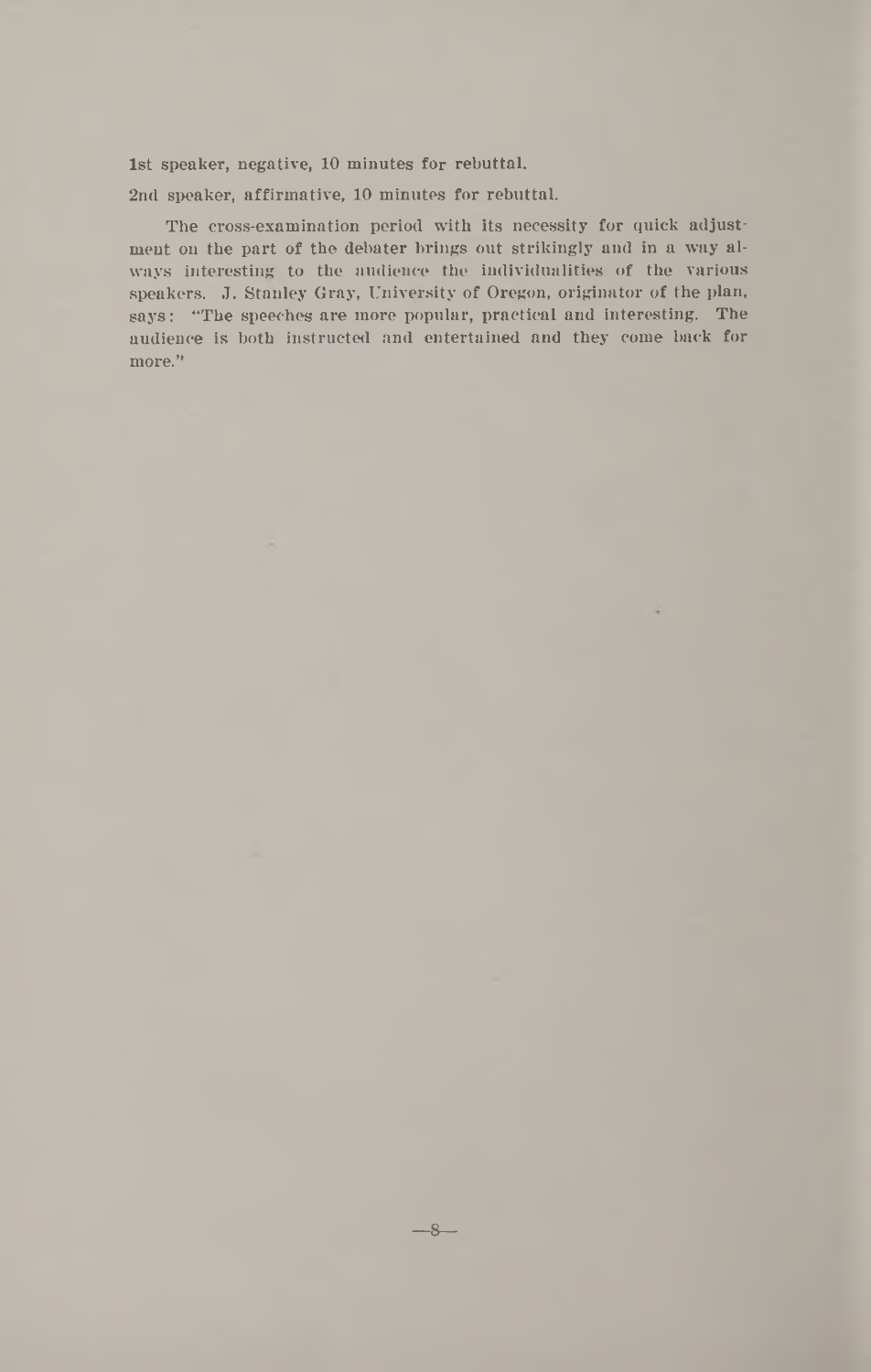## **Proposition for 1929- 1930**

**Resolved, that the United States refrain from military intervention in order to protect foreign investments.**

**The University Library can lend much of the material listed in the bibliography. Bound magazines can not be sent out, but if articles desired are in magazines which are not bound these can be obtained. A deposit fee of four dollars should be sent to the Librarian with the first request for material. This fee will be refunded less postage and fines for mutilation or loss of books or magazines, when the borrower no longer desires the material.**

### **BIBLIOGRAPHY**

**The University Debaters' Annual, Vo. 14, 1927-1928, contains a report of an intercollegiate debate upon this question and a seven page bibliography. H. W. Wilson Co., New York.**

**Series 2, Vol. 5 of the Wilson Company handbook series, ''Intervention in Latin America," published 1928, also contains a long bibliography.**

#### **General References**

American Economic Review. 18:684-701, Dec. 1928. Government control of foreign **investments.**

**Jl. '27. Attitude and policy of the U. S. towards** American Academy. **China. 8. K. Hornbeck.**

American Academy. 132:134-41. Jl. '27. United States and Nicaraguan elections.

Century. 115:446-53. F. '28. Nicaragua and the policy our government has pur**sued. M. Storey.**

**Century. 103:333. March '28. United States and Nicaragua.**

**Century. Feb. 1929. New peace in the Caribbean.**

**Current History. 26:634-7. Jl. '27. Nicaraguan civil strife ended by United States ultimatum. C. W. Hackett.**

**Current History. 28:205. My. '28. China and problems of intervention.**

**Current History. Nov. 1928. Review of our policy in Nicaragua.**

**Forum. Feb. 1929. Plea for new policy in regard to intervention.**

**119:467. Nov. 12, '27. More Jobs for the marines. Independent.**

**120:70-1. Ja. 21, '28. Nicaragua's jungles fly the Jolly Roger. Independent.**

**March, 1928. Reviewing three books on American policy in Nicaragua. Independent.** Independent. 120:245. Mr. 1<mark>7, '28. Our d</mark>uties in Nicaragua.

**120:328-30. Ap. 7, '28. What kind of intervention do they want. Independent. J. Carter.**

**Literary Digest. 93:5-7. My. 21, '27. Peremptory peace in Nicaragua.**

**Literary Digest. 94:5-6. Jl. 30, '27. Bloodshed in Nicaragua.**

**Literary Digest. 96:8. Ja. 14, '28. Nicaragua's bloody peace.**

**Literary Digest. 96\*42-50. F. 21, '28. Sandino of Nicaragua, bandit or patriot?**

**Literary Digest. 96:57. Mr. 3, '28. Interventions victory at Havana.**

Literary Digest. 96:18-19. Mr. 10, 1928. The Havana conference in Latin-American **eyes.**

**Literary Digest. 97:13. Ap. 14, \*28. Where we now stand in Nicaragua.**

**Literary Digest. 97:5-7. My. 12, '28. Free hand for Coolldge in Nicaragua.**

**Literary Digest. 93:101. Je. 4, 1928. When Investing abroad think of these things.**

**Living Age. 332:1050-2. Je. 15, '27. Yankee intervention in last stage.**

**Nation. 126:62. Jan. 18, '28. It seems to Hey wood Brown.**

**Nation. 126:58. Ja. 18, '28. When is a war not a war?**

**Nation. 126:85-6. Ja. 25, '28. What they die for.**

**Nation. 126:23-4. Feb. 1, '28. On to Nicaragua. N. Levy.**

— 9—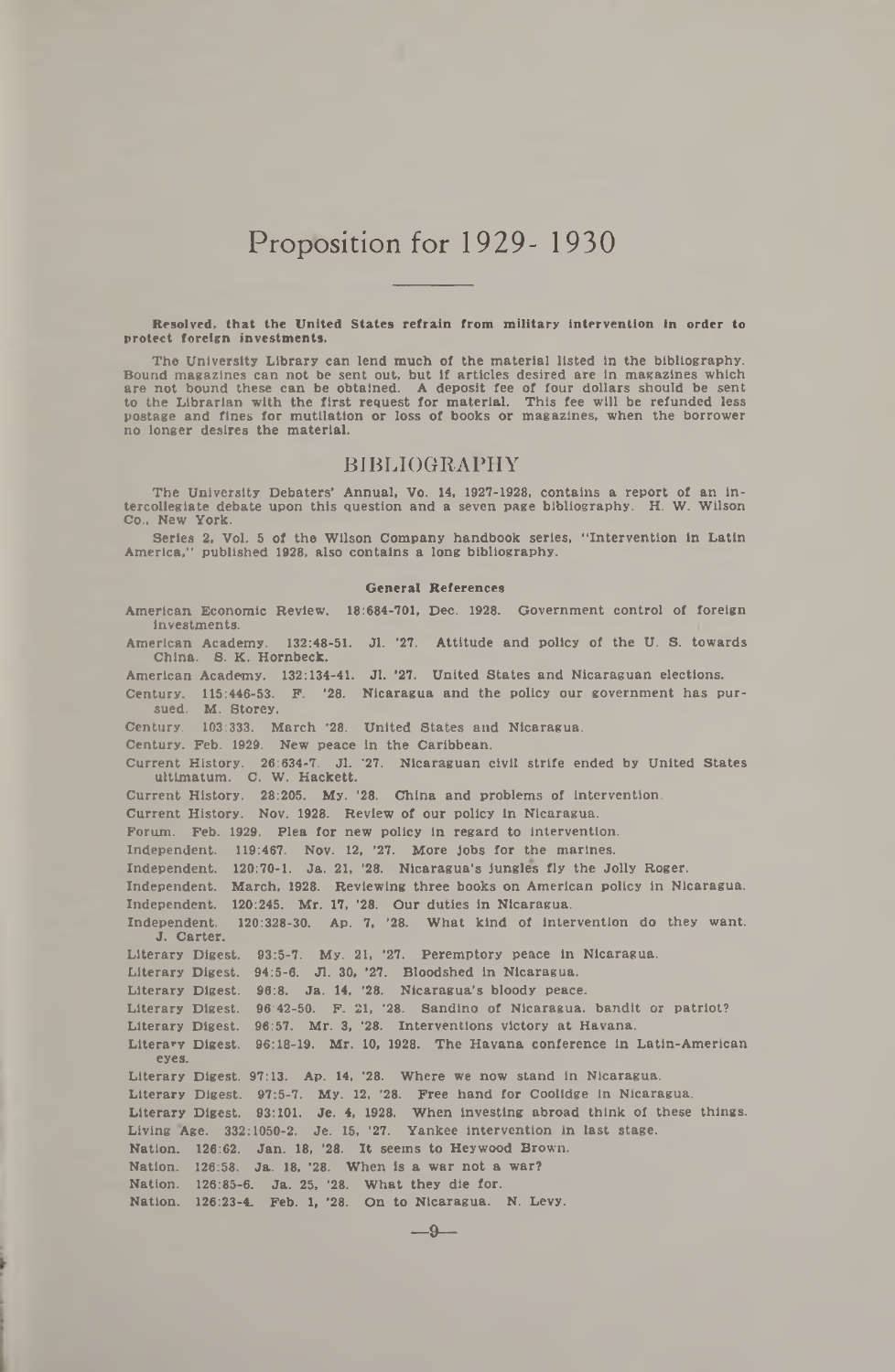**Nation. 126:113-14. Feb. 1, \*28. Who makes our wars? Nation. 126:201-2. F. 22, '28. Can we get out of Nicaragua? Nation. 126:311. Mr. 21, '28. War in Nicaragua. Nation 126:404-6. Ap. 11, '28. This is war, gentlemen! C. Beals.**<br>Nation. 126:430-2. Ap. 18, '28. Chamorro, the strong man of Nica 126:430-2. Ap. 18, '28. Chamorro, the strong man of Nicaragua. C. Beals. **Nation. 126:529. My. 9, '28. Stampeded. Nation. Ja. 16, 1929. What Mr. Hoover did not see. Nation. Feb. 20, 1929. Comment of Latin American papers on Mr. Hoover's trip. New Republic. 53:234-5. Ja. 18, '28. How to get out of Nicaragua. New Republic. 54:181-2. Mr. 28, '28. Salvaging our Nicaraguan policy. New Republic. April 4, 1928. Uncle Sam as Don Quixote. New Republic. 54:308-10. My. 2, '28. Our chance in Nicaragua. New Republic. Ja. 23, 1929. Nicaragua: The next step. 19th Century. 103.333-43. Mr. '28. United States and Nicaragua. Outlook. 146:178. Je. 8, '27. Uncle Sam, life saver in Central America. Outlook. 146:232. Je. 15, '27. Authoratative criticism; reply to Uncle Sam in Cen-tral America. J. W. Jenks. Outlook. 146:206-8. Je. 15, '27. United States and Nicaragua. H. W. Dodd's joinder** Outlook. 146:206-8.<br>to J. W. Jenks. **Outlook. 146:399. Jl. 27, '27. More trouble in Nicaragua. Outlook. 147:460-2. D. 14, '27. Nicaragua and American intervention. J. M. Moncada. Outlook. 148:103. Ja. 18, '28. Our troubles in Nicaragua. Plain Talk. May, 1928. Why are we in Nicaragua? B. K. Wheeler. Review of Reviews. Feb., 1929. With Hoover in Latin America. World Tomorrow. Aug. 28. Why Pan-Americanism fails. World's Work. 56:461. Mr., '28. What of intervention? World's Work. 58:120-6. Feb., 1929. South American investments. World's Work. 58:128-30. Ap., 1929. Canadian investments.**

**World s Work. 58:45-9. My., 1929. Latin American commercial crusaders. <**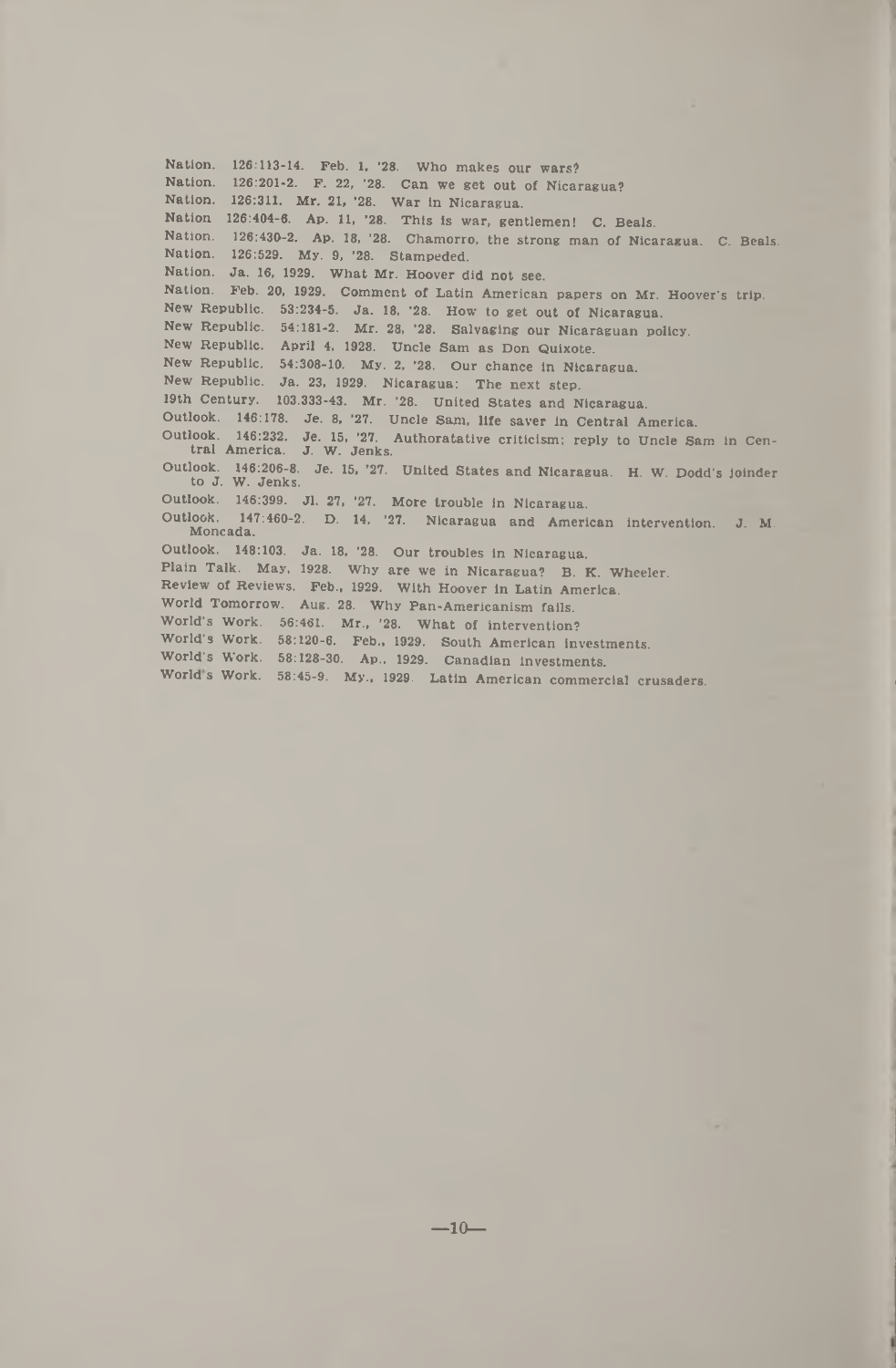## **Montana Public High School Debating League**

### PRESIDENT

H. M. Lindsey (University of Montana)

UNIVERSITY COMMITTEE ON DEBATE

Rufus A. Coleman

H. **M.** Lindsey W. E. Maddock

COMMITTEE OF HIGH SCHOOL PRINCIPALS

J. G. Ragsdale, Butte G. E. Kidder, Glendive

K. W. Bergan, Cascade

## **Constitution and By-Laws**

### **PREAMBLE**

**The object of this league is improvement in debate among the students in the high schools of the state of Montana.**

### **ARTICLE I**

**Name This organization shall be known as the Montana Public High School Debating League.**

#### **ARTICLE n**

#### **Debating Districts**

For the best interest of the contesting high schools of the state they shall<br>be grouped on the basis of convenience and expense. The grouping for any year<br>shall be by the President and the Committee of High School Principa

### **ARTICLE III**

#### **Membership**

**Section 1. Any public high school in Montana which has been accredited by the State University may become a member of this League by applying to the Pres-ident of the League.**

**Section 2. All schools seeking admission for any particular year must register statement of that fact with the President of the Debating League before October 15 of that year.**

 $-11-$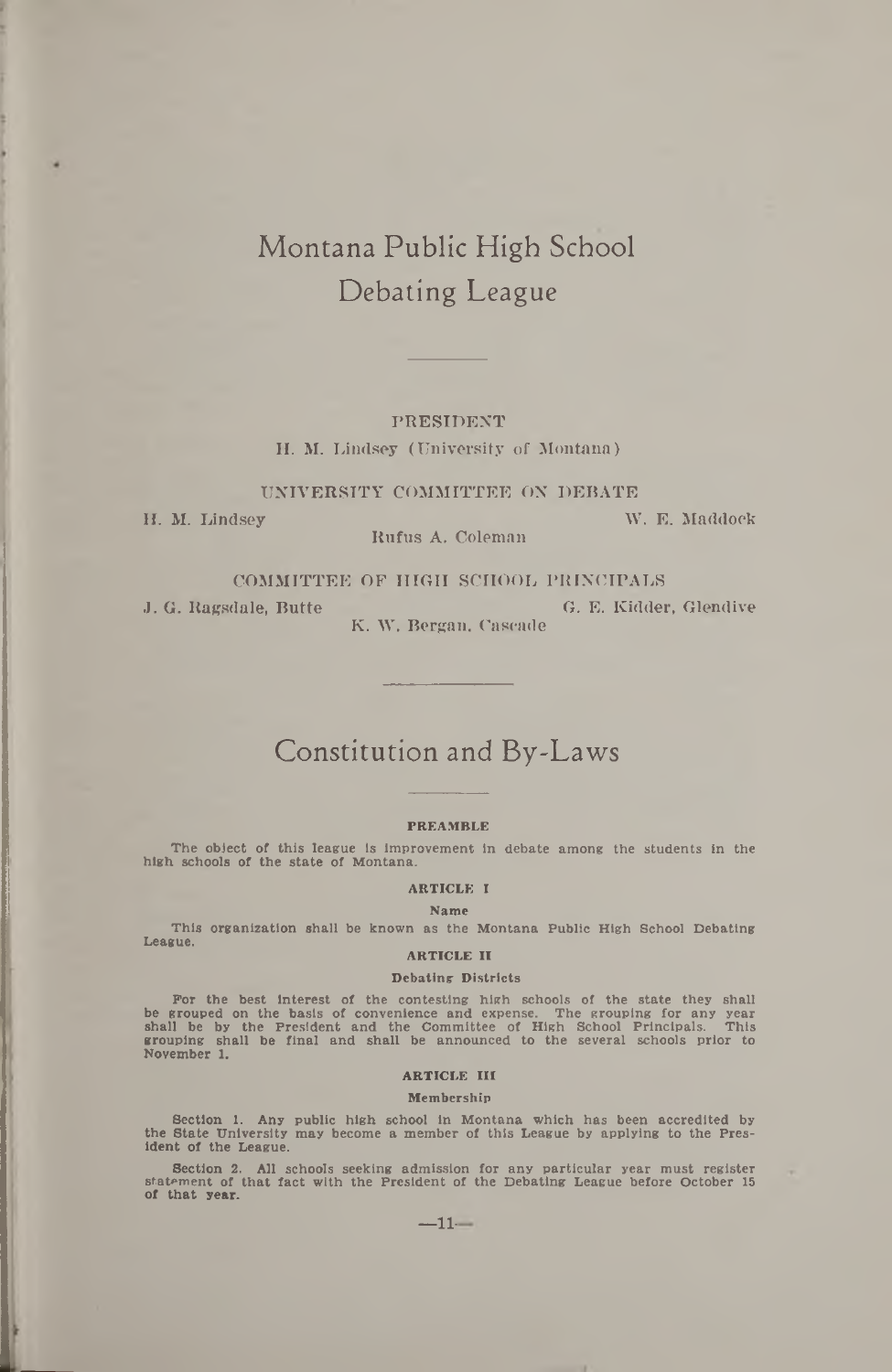### **ARTICLE IV Contests**

**Section 1. Local. State or District Contests. For local or district contests, the** teams representing the high schools shall be paired by the President of the Debating League. The debates for the districts shall occur between the first of No-<br>vember and the first of March. In case more than one series of

**Section 2. Local or District Representatives to the State Contest. The time and method of selecting the local representatives from the winning high school shall be left to the local high school.**

**Section 3. Final Contest. The final contest held among representatives of the teams winning in the state local contests shall occur between the fifteenth of April and the Wednesday of Interscholastic week at the State University or at some place in Missoula selected by the President of the league.**

**Section 4. Any school not ready to debate at the time specified in the constitution shall forfeit the debate.**

### **ARTICLE V.**

#### **Officers**

**Section 1. The officers of the League shall be a president, a League committee of three high school pricipals, and a University committee on debate.**

**Section 2. There shall be selected by the President a committee of three principals from the League high schools to co-operate with him in matters relative to the work of the League.**

**Section 3. The President shall be a member of the faculty of the State University.**

**It shall be the duty of the President—**

**(a) To preside at the annual meeting, and for the final contest, and when necessary, to call meetings of the Committee of High School Principals.**

**(b) To act as chairman of the University Committee on Debate.**

**(c) To pair the contesting high school teams on the basis of convenience and expense. If in the pairing of these teams the principals of any two schools should not agree upon the place of meeting within one week after their schools have been paired, the President shall appoint some one to determine the place of meeting by casting lots.**

**(d) To co-operate with the principals of schools that are to be represented in the final contest in making arrangements for that contest.**

(e) To prepare and have printed each year, before October 1 (at the expense of<br>the University), a builetin containing the latest revision of the constitution and<br>by-laws, the names and addresses of the officers, and such o **judgment, may be helpful to the members of the League.**

**Section 4. The University Committee on Debate shall consist of the President of the debating League and two other members of the faculty to be chosen by the President.**

**It shall be the duty of the Committee to co-operate with the President in matching the schools of the League in series, upon the basis of convenience and expense whenever called upon to do so.**

### **ARTICLE VL**

### **The Debaters**

Section 1. The debaters shall be undergraduate students of the schools which<br>they represent, and shall have passing grades to date in at least three full sub-<br>jects (i. e., subjects that require at least four recitations a **are taking at the time of the contest.**

**Section 2. No student shall be eligible to take part in a League contest who has already debated for four years in the League contests of the state.**

Section 3. No student shall be eligible to debate in any League contest who<br>was more than twenty-one years of age at the beginning of the semester in which<br>the debate occurs. Two weeks before the first debate the principal **schools in the League shall certify to the President as to the eligibility of their debaters.**

**Section 4. The team that shall represent any League high school shall be selected by that school in any manner agreed upon by the principals, teachers, and students of that school.**

**Section 5. At all contests the debaters shall be separated from the audience and shall receive no coaching while the debate is in progress.**

**Section 6a. At the district and inter-district contests each team shall be composed of two members and the time and order of the speeches shall be as follows: 1st speaker, affirmative, 10 minutes (introduction and direct argument).**

**1st speaker, negative, 10 minutes (direct argument and refutation).**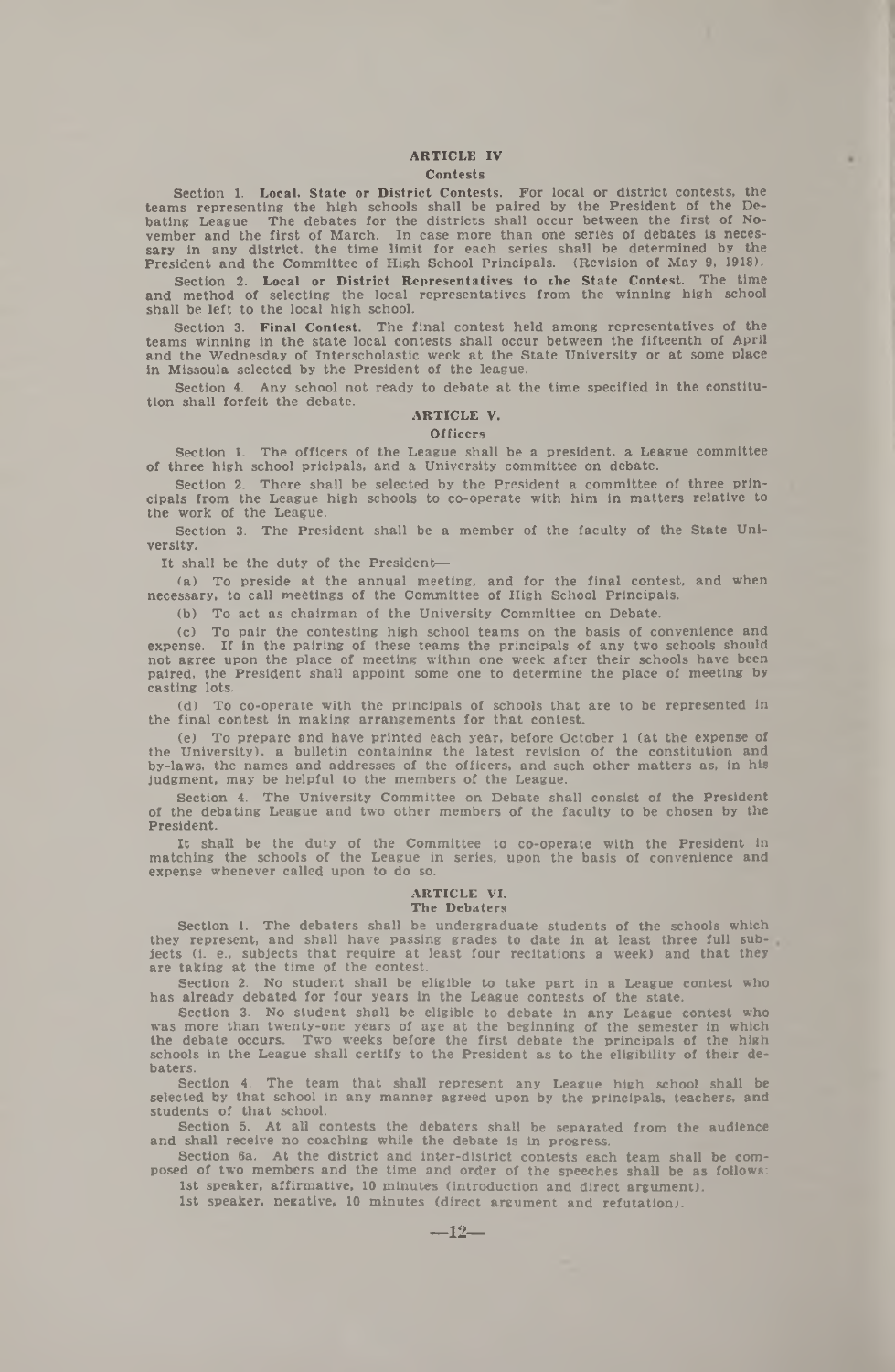**2nd speaker, affirmative, 10 minutes (direct argument and refutation). 2nd speaker- negative, 10 minutes (direct argument and refutation).**

**1st speaker, negative, 5 minutes (rebuttal).**

**1st speaker, affirmative, 5 minutes (rebuttal).**

**2nd speaker, negative, 5 minutes (rebuttal).**

**2nd speaker, affirmative, 5 minutes (rebuttal).**

**No new argument allowed in the last four speeches.**

**The order of the speakers on either side in rebuttal may differ from that in the direct speeches.**

**Section 6b. Debaters shall not read their speeches in either the direct or re-buttal speeches: they may, however, use notes set down on sheets not larger than three by five inches in size.**

**Section 7. In case any two teams shall fail to agree on choice of sides within one week after notification by the director, they shall report to the President of the League, who shall immediately determine choice of sides by lot, and advise the**

**two principals. In the manner of entertainment, alternation shall be the rule. Section 8. Immediately preceding each debate the instructions to judges shall be read by the chairman to the judges and the audience.**

### **ARTICLE VII**

#### **The Judges**

**Section 1. At each contest there shall be a board of three judges, who shall be selected on the basis of capability and impartiality to the schools competing in**

such contests. (Note Amendment 8.)<br>
Section 2. Selection of Judges—<br>
(a) Local. State or District Contests. At the time of filing of the official<br>
entry blank of the school for the year, each principal shall send to the Pr

**the judges of their appointments and make all arrangements relative to their meeting at the place of debate except for provisions under Article IX of this Constitution.**

**(b) Final Contest. The judges shall be selected by the University Committee on Debate.**

**Section 3. Instructions.**

**(a) During the debate the judges shall sit apart from one another. (b) They shall base their decision on the merits of the Individual debaters, not on the merits of the question.**

**(c) Each judge, at the conclusion of the contest, without consultation with any other judge, shall rank the speakers. The grading of the speakers by the judges shall fall between 50% and 100%. The judges shall seal their decisions in envelopes and deliver them to the collecting officer.**

#### **ARTICLE VIII 5**

#### **Meetings and Elections**

**Section 1. The annual meeting shall be held at the University, at the time of the Interscholastic Meet. At this meeting, the President shall be elected to serve for a period of one year, or until his successor is elected Each league High School shall be entitled to one vote. (Note Amendment 9.)**

### **ARTICLE IX**

#### **Expenses**

**Section 1. At the local or district state contests the entertaining high school shall pay—**

The expenses of the judges.

**(b) The hotel bills and railway mileage of the visiting teams (the two de-**

baters) and one other person (chaperon or coach).<br>If, however, the two teams taking part in the contest shall find it more con-<br>venient or less expensive to meet at some half-way point, the two schools which<br>are represente **some special arrangements for defraying the expenses for that particular debate.**

**Sec. 2. At the final contest the University shall pay—**

**(a) The expenses of the judges.**

**(b) The hotel bills of the contestants.**

**(c) The railway mileage of the contestants: provided that a sufficient amount**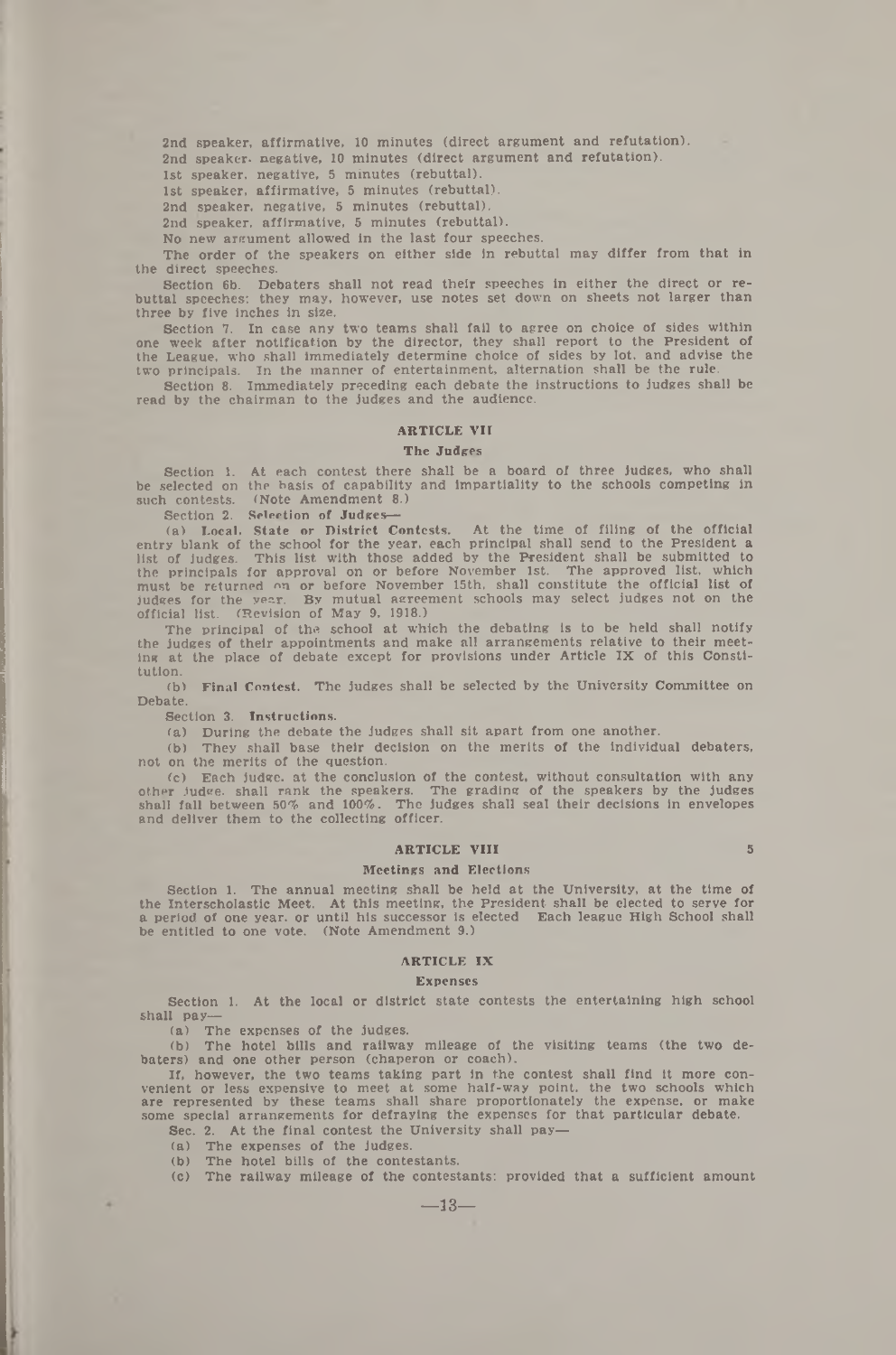of the entertainment fund of the final contest should remain after paying the expenses of the entertainment, and the incidental expenses incurred by the President during the year.

### **ARTICLE X**

#### Amendments

This constitution and by-laws may be amended at any annual meeting of a mologically of the league high schools present. But no school shall have more than one vote.

the state behaviors shall have been determined at the annual meeting of<br>the State Debating league, the President shall submit to the high school principals<br>before the publication of the bulletin, a list of six questions fo president shall select the question, being guided by this postcard vote. The question selected, with bibliography, shall be printed in the bulletin

For local or district contests the statement of the questions for debate may<br>be changed with the consent of the teams concerned. But the team desiring the chanke must restate the question and secure the consent of the other team.

3. It shall be considered dishonorable for one school to visit the debates of another school when these two schools are likely to meet on the same question.

4. It shall be considered dishonorable for any debater, in any manner, to plagiarize his speech.

5. It shall be considered dishonorable for any teacher or principal to assist debaters in any wav except to direct them in the search for minerial, to train<br>them in effective delivery and assist them in the search for material, to train<br>them in effective delivery and assist them in the organization of

6. I'm high school in the league shall pay an annual fee of \$2.50 for current expenses

. Charts, if any used, shall be removed at the conclusion of the speech which the were intended to supplement. Opponents shall be permitted the use of these charts if they so wish.

8 The schools of any district or any two competing schools may by mutual agreement use one fudge instead of three

9. A second annual meeting of the members of the League shall be held at the time and place of the State Teachers' Association, at which time any business affairs may be discussed and passed upon.

10 In inter-district debates, the home school shall pay one-third of the traveling expense of the visitors, unless the debate is held at a half-way point between

## Instructions to Judges

The following sections from the Constitution of the Montana Public High School Debating Lease sum up the important matters to which judges should attend. A few explanatory notes are added in parenthesis.

VI. At all contests the debaters shall be separated from the audience and shall receive no coaching while the debate is in progress.

(It is far easier to deliver a memorized speech than to talk "extemporaneously" It is tar easier to deliver a memorized speech than to talk "extemporaneously"<br>from notes. High school debating is valuable largely to the degree that it teaches<br>youne people to think and to express their thoughts effectiv of debate if they will distinguish between declamation and speaking from the floor

6a. No new argument will be allowed in any of the four last speeches

(New evidence may well be introduced into these rebuttal speeches, but new arguments are forbidden.)

VII. 1. At each contest there shall be three judges who shall be selected on the basis of capability and impartiality.

3a. During the debate the judges shall sit apart from one another<br>3b. They shall base their decisions on the merits of the debate, not on the merits of the question.

(This is nectssary in the very nature of academic debating. the single by lot. The problem before the judges is not to decide which side is right;<br>assigned by lot. The problem before the judges' is not to decide which is<br>de most effectively and<br>persuasively. The "Suggestions to Jud assistance in the application of this section.)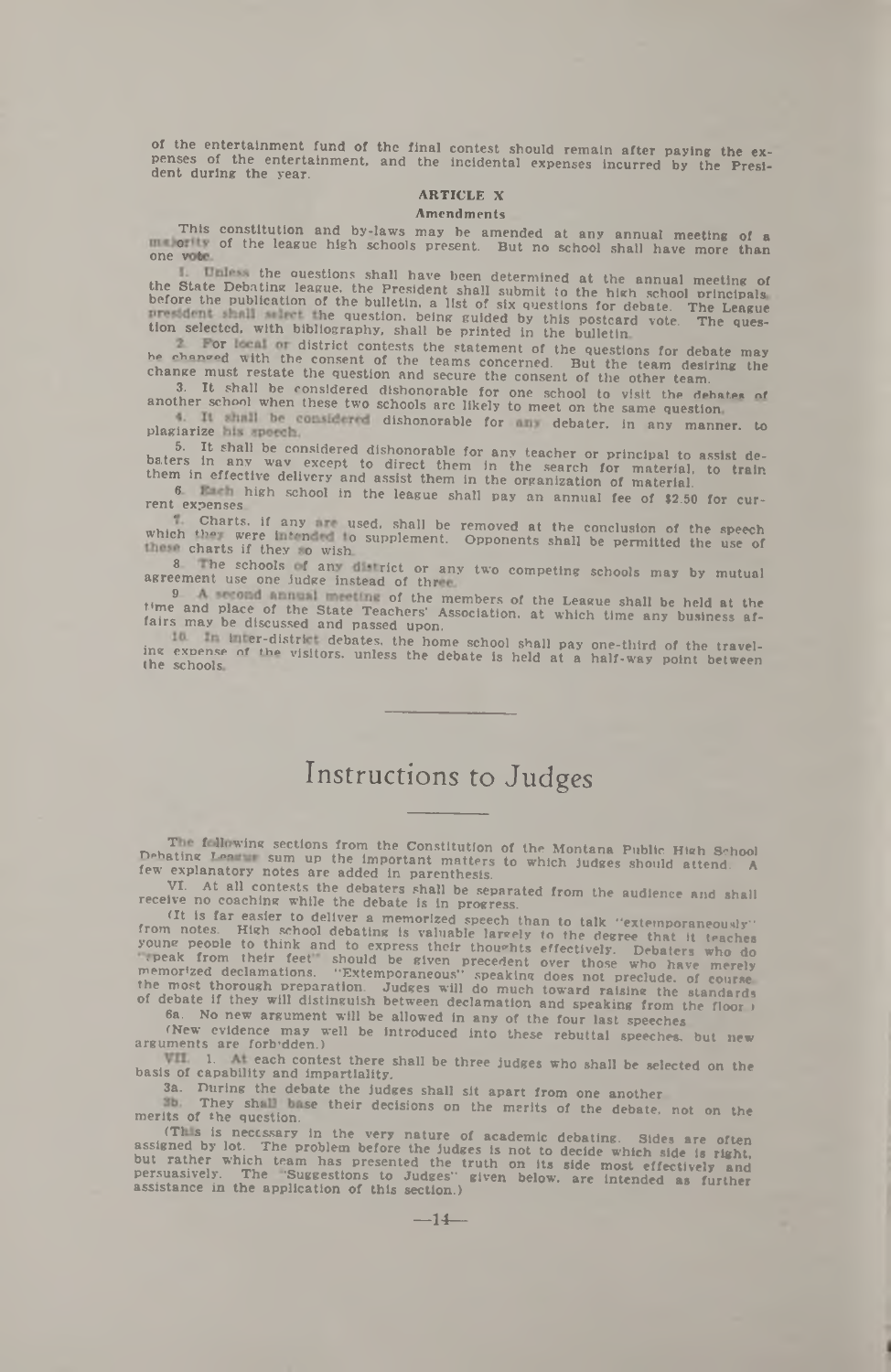**3c. Each judge at the conclusion of the contest, without consultation with any other judge, shall write on a card the word "affirmative" or "negative," seal it in an envelope, and deliver it to the presiding officer, who shall open the envelope in the sight of the two leaders and announce to the audience the decision.**

### **SUGGESTIONS TO JUDGES**

### **(To be read before each debate)**

The purpose of these suggestions is to make clear to both judges and debaters<br>what is expected from them, and thus to assist the judges in the performance of<br>their task, often difficult and perplexing, and the debaters in **and practice.**

**The distinction between "argument" and "presentation" is purely academic, but it is necessary and important. "A debate is not a declamatory contest; neither is** it a dry, uninteresting statement of quotations, facts and figures. debate is a strong, effective presentation of a clear and logical thought upon the<br>platform with opponent. A judge should carefully weigh both excellence in think-<br>ing and excellence in speaking: he should award his decisi **shows the most effective combination of the two in vital give-and-take discussion." Of course, skillful thinking is more important than skillful speaking, and should be so rated.**

#### **A. Argument.**

The matter of these pages is largely taken from the bulletin of the University<br>of Wisconsin, "How to Judge a Debate." These pages have not been officially<br>adopted by the Debating League, and schools are free to modify them

**1. Each member of the teams should show general knowledge of both sides of the question.**

**2. The debaters should confine themselves to a few main issues of the question, avoiding the unimportant, so that the debate falls into a few sharply marged divisions and is not a mere jumble of statements.**

3. They should define a clear-cut intelligent interpretation of the question early in the debate. If each side contends for a different interpretation of the question, the wise judge will agree with the side which upholds **issues would give to the question. Far-fetched, technical, quibbling interpretations should be discouraged.**

**4. Rebuttal should be confined to the main issues and may well be scattered through the debate. A marked difference in the style of the rebuttal speeches and those of direct argument is a sign of poor preparation.**

#### **B. Presentation**

**1. A vigorous, aggressive conversational style is best.**

**2. Grammar and diction should uniformly be good, but occasional slips, often indicative of extemporaneous speaking, should not be penalized.**

**3. Gestures should be simple and natural. It is better to have none than be artificial.**

**4. Tho signals to cease should be scrupulously attended to; every speaker should 8top at once, even if in the middle of a sentence.**

**5. The greatest elements in effective presentation are earnestness and clear thinking; these may even overbalance roughness, awkwardness, and inexperience.**

**6. Debate is a contest, and the preference should be given to the team which actually meets the arguments of the opponents, which handles its notes with familiarity and command, which shows, in short, that its rebuttal is a matter of present thought and not of memorizing.**

 $-15-$